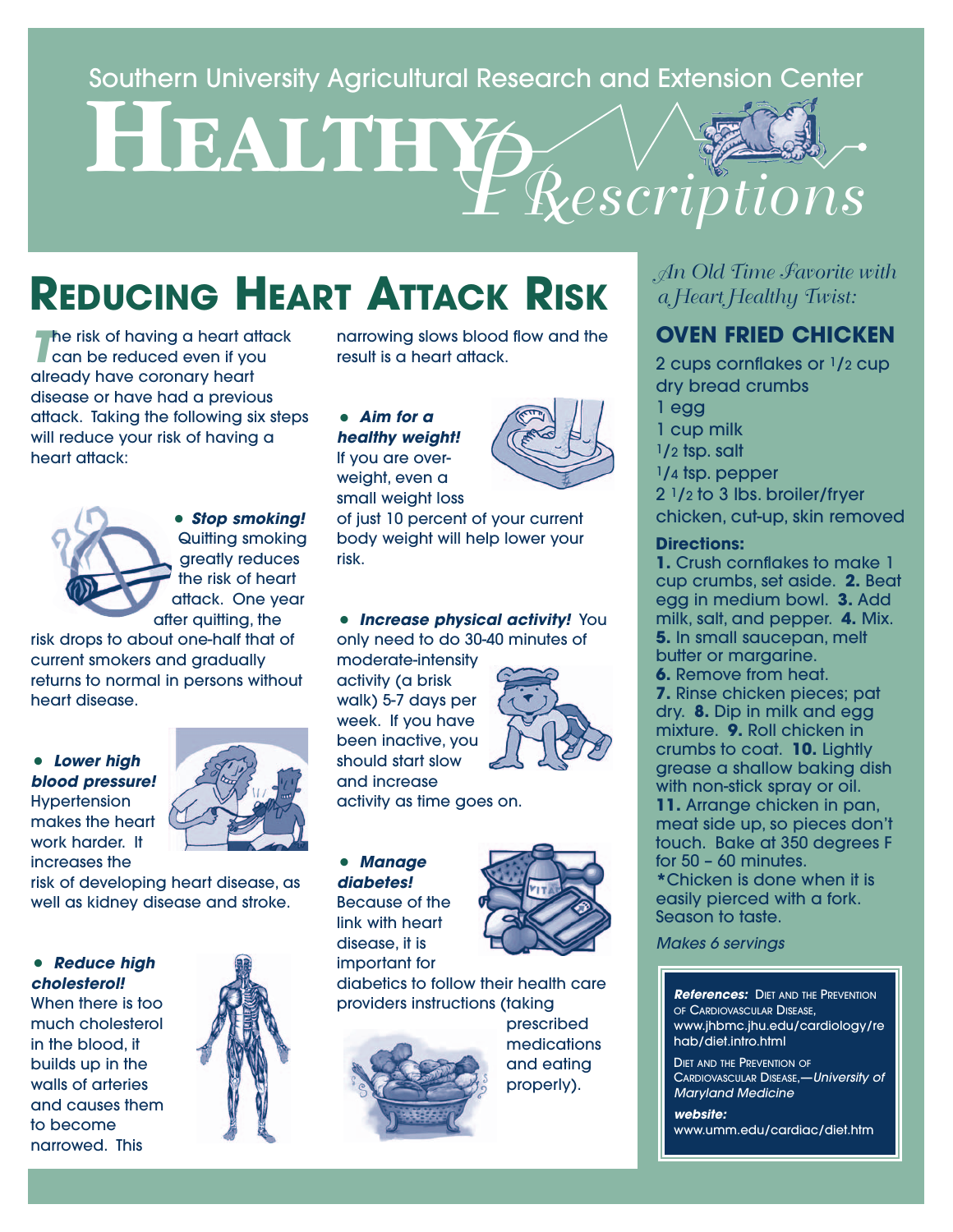### **2003 NATIONAL HEALTH & NUTRITION OBSERVANCES**

#### **May**

Asthma & Allergy Awareness Month Better Hearing & Speech Month Clean Air Month Healthy Vision Month Hepatitis Awareness Month Huntington's Disease Awareness Month Lyme Disease Awareness Month Mental Health Month National Arthritis Month & Annual Arthritis Walk National Digestive Diseases Awareness Month National High Blood Pressure Education Month National Neurofibromatosis Month National Osteoporosis Prevention Month National Physical Fitness & Sports Month National Stroke Awareness Month National Teen Pregnancy Prevention Month National Trauma Awareness Month Skin Cancer Awareness Month Tuberous Sclerosis Awareness Month National SAFE KIDS Week (3rd-10th) Brain Tumor Action Week (4th-10th) Children's Mental Health Week (4th-10th) National Mental Health Counseling Week (4th-10th) Childhood Depression Awareness Day (6th) National Suicide Awareness Week (6th-12th)

National Anxiety Disorders Screening Day (7th) Food Allergy Awareness Week (11th-17th) National Running & Fitness Week (11th-17th) National Women's Health Week (11th-17th) National Alcohol & Other Drug Related Birth Defects Week (12th-18th) National Emergency Medical Services Week (18th-24th) Buckle Up America! Week (19th-26th) National Employee Health & Fitness Day (21st) National Schizophrenia Awareness Day (24th) National Missing Children's Day (25th) Older Americans' Mental Health Week (25th-31st) National Senior Health & Fitness Day (28th) World "No Tobacco" Day (31st)

#### **June**

Myasthenia Gravis Awareness Month National Aphasia Awareness Month National Scleroderma Awareness Vision Research Month Fireworks Safety Month (through July 4) National Cancer Survivors Day (1st) National Headache Awareness Week (1st-7th ) National Men's Health Week (9th-15th) Helen Keller Deaf-Blind Awareness Week (22nd-28th) Eye Safety Awareness Week (27th-5th)



#### **Resources/References:**

- 1. National Institutes of Health (National Heart, Lung, and Blood Institute): www.nhlbi.nih.gov
- 2. Campaign For Tobacco-Free Kids
- 3. http://kickbuttsday.org
- 4. Diet and the Prevention of Cardiovascular Disease,
- www.jhbmc.jhu.edu/cardiology/rehab/diet.intro.html
- 5. Diet and the Prevention of Cardiovascular Disease, —University of Maryland Medicine
	- website: www.umm.edu/cardiac/diet.htm

For Additional Resources contact **Southern University Agricultural Research and Extension Center at (225) 771-2242.**

Southern University Agricultural Research and Extension Center, an entity of the Southern University System, Leodrey Williams, Chancellor, Leon R. Tarver II, System President, S. Albert Gilliam, Chairman, Board of Supervisors. It is issued in furtherance of the Cooperative Extension Work, Act of December 1971, in cooperation with the U. S. Department of Agriculture. All educational programs conducted by the SU Agricultural Research and Extension Center are provided to all ages regardless of race, national origin, or disability. 1500 copies of this publication were printed at a cost of \$803.71

© SUAREC Office of Technology Services • pub.22 •1.5M • 5/03

#### **SU Agricultural Research and Extension Center c/o Healthy Prescriptions** Post Office Box 10010

Baton Rouge, Louisiana 70813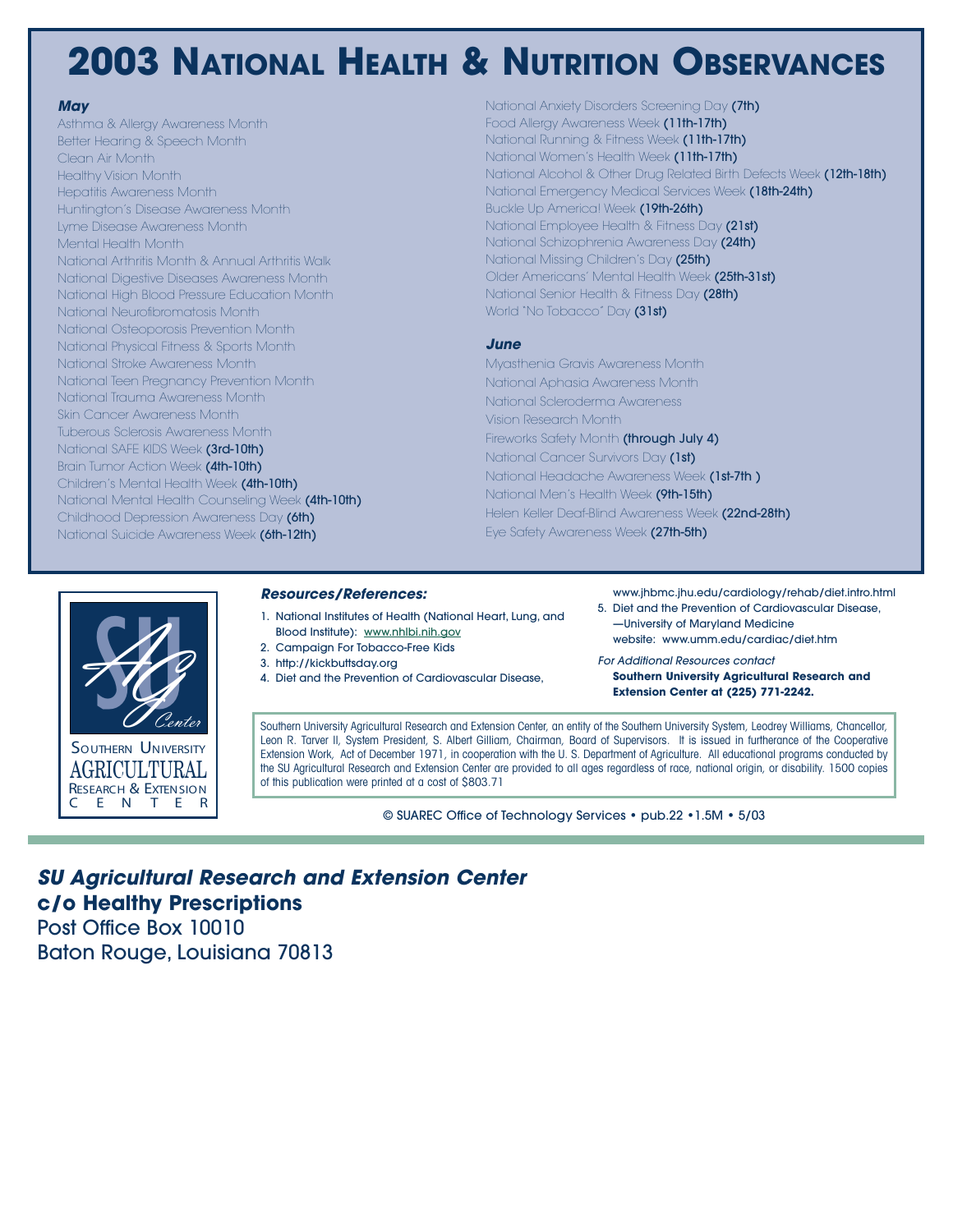Southern University Agricultural Research and Extension Center

**HEALTHY** *PRescriptions*

## **ACT IN TIME TO HEART ATTACK SIGNS**

#### **What Is A Heart Attack?**

**T** he heart works 24 hours a day,<br>pumping oxygen-and nutrientrich blood to the body. Blood is supplied to the heart through its coronary arteries. In coronary heart disease (CHD), plaques or fatty substances build up inside the walls of the arteries. The plaques also attract blood components, which stick to the artery wall lining. This process develops gradually over a period of time and is known as atherosclerosis.

The fatty buildup or plaque can break open and lead to the formation of a blood clot that seals the break. The clot then reduces blood flow. The cycle of fatty buildup, plaque rupture, and blood clot formation causes the coronary arteries to narrow, reducing blood flow to the heart. This leads to an inadequate amount of blood reaching the heart (ischemia). As a result, a person may experience

#### **MAY/JUNE 2003**

Healthy Prescriptions is a bi-monthly newsletter published by the Southern University Agricultural Research and Extension Center. The newsletter is compiled by **Shantell Smith Jones**, Assistant Specialist-Health and **DéShoin York Friendship**, Assistant Specialist- Nutrition. Design and Layout by **Donna Charles Badon**, Creative Specialist.

chest pain or angina. The pain can be mild or severe enough to make normal daily activities difficult. However, some may not experience any symptoms, a condition called silent ischemia.

If a blood clot suddenly cuts off most or all blood supply to the heart, a heart attack results. Cells in the heart muscle that do not receive enough oxygen-carrying blood begin to die. The more time that passes without treatment to restore blood flow, the greater damage to the heart.

#### **Who Is At Risk?**

Heart attacks strike both men and women.



Some persons are more likely than others to have a heart attack because of their "risk factors." Risk factors are behaviors or conditions that increase the chance of a disease. Some of the risk factors for heart attack are beyond your control, but most can be modified to help you lower your risk of having a first or repeat heart attack.

#### **Factors you cannot control:**

• Pre-existing CHD, including a previous heart attack, a prior



angioplasty or bypass surgery, or angina.

• Age- the risk increases after age 45 for men and age 55 for women.

• Family history of early heart disease-a father or brother diagnosed before age 55; or a mother or sister diagnosed before age 65.

#### **Factors you can control:**

- Smoking
- High blood pressure
- High cholesterol
- Overweight and obesity
- Physical inactivity
- **Diabetes**

Risk factors do not add their effects in a simple way. Rather, they multiply each other's effects. Therefore, it is very important to prevent or control risk factors that can be modified. If you have one or more of these factors, see your health care provider to find out how to reduce your risk of having a first or repeat heart attack.

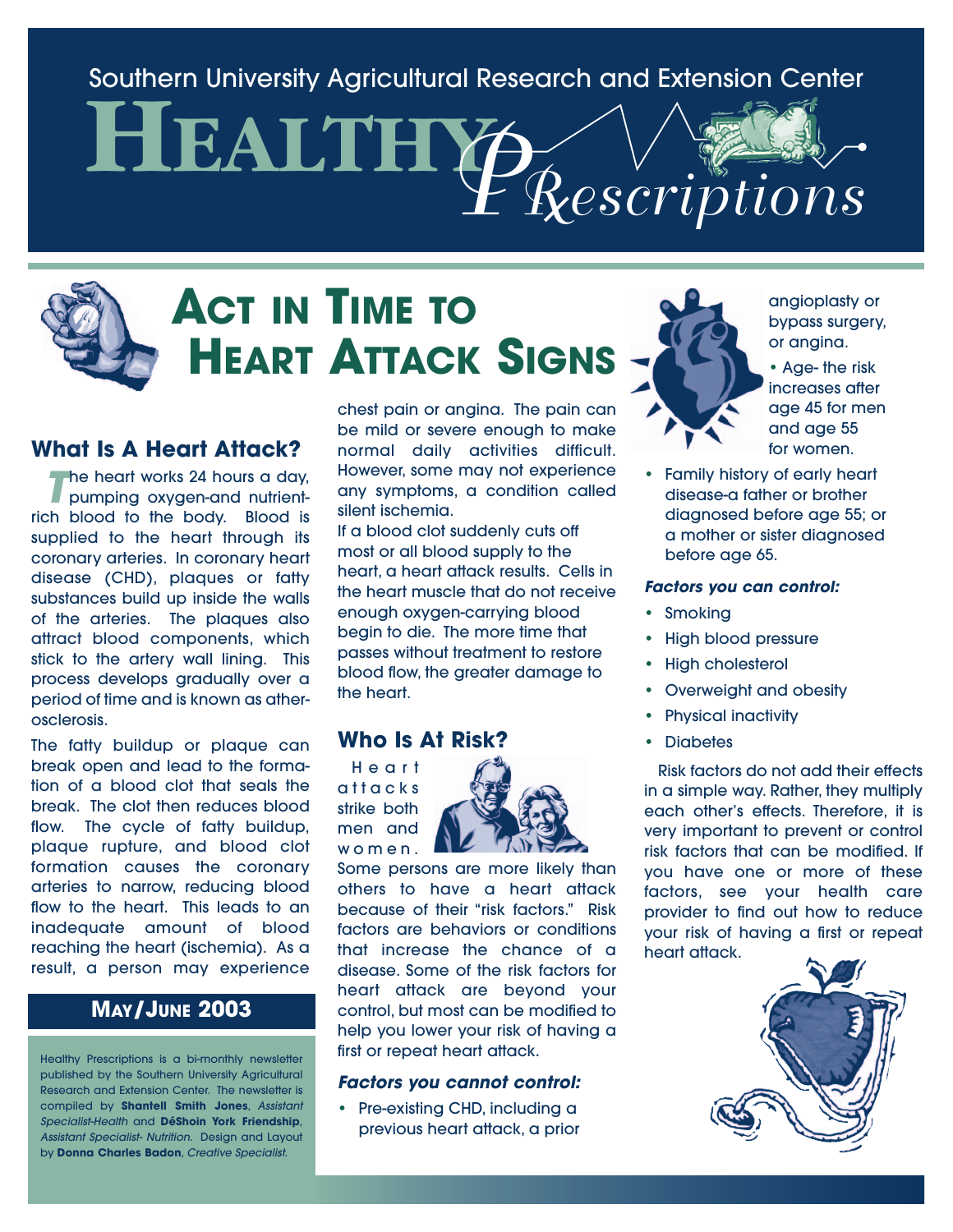### **Heart Attack Warning Signs**



**A** heart attack can be a very<br>scary event, and most people don't give it a second thought. However, learning the signs of a heart attack and what to do when signs occur can be a lifesaver for you or someone else. Many people think the signs of a heart attack are sudden and intense, like a "movie" heart attack, where a person clutches his or her chest and falls over. The truth is, many heart attacks start slowly, as a mild pain or discomfort. If you feel such a symptom, you may not be sure what's wrong. Your symptoms may also come and go. Even those who have had a heart attack may not recognize their symptoms, because the symptoms of the next attack may be different. It is important that everyone know the following warning signs of a heart attack:

• **Chest discomfort**. Takes place in the center of the chest and lasts for more than a few minutes, or goes away and comes back. The discomfort can feel



like uncomfortable pressure, squeezing, fullness, or pain.

• **Discomfort in other areas of the upper body**. Pain or discomfort in one or both arms, the back, neck, jaw, or stomach.

• **Shortness of breath**. Associated with chest discomfort and may occur before chest discomfort.

• **Other symptoms**. Breaking out in a cold sweat, nausea, or light-headedness.

If you are not sure you are experiencing heart attack warning signs, you should still seek medical attention. Acting in time to heart attack signs can save lives.

**Disclaimer:** The Southern University Agricultural Research and Extension Center is providing this information for educational purposes only. It is not substitute for medical advise. We strongly recommend that you consult your physician and other health care providers for medical advise.

### **Women and Heart Attacks**

**W**omen account for nearly half of all heart attack deaths. However, most women may not believe



their chances of suffering a heart attack is high as that of men. Heart disease is the number one killer of both men and women. Women and men tend to respond to a heart attack differently. Women are less likely than men to believe they're having an attack and more likely to delay seeking emergency treatment.

Although women are about 10 years older than men when they have a heart attack. They are more likely to have other conditions, such as diabetes, high blood pressure, and congestive heart failure. Therefore, it is important that they get proper treatment quickly and know the heart attack warning signs discussed earlier. In addition, if you feel heart attack

symptoms, do not wait for more than a few minutes (5 minutes at most) to call 9-1-1.



#### **"IT'S A MATTER OF HEART"**

*by DéShoin York –Friendship* Nutrition Specialist

**Large quantities of saturated fat** and cholesterol in the typical American diet can raise blood cholesterol by 40 to 50 mg/dl above desired levels. A diet high in fat and cholesterol also raises the low-density lipoprotein (LDL) cholesterol, "the bad cholesterol". Blood cholesterol levels<br>above 200 ma/dl sianificantly mg/dl significantly increase risk of heart disease.

Heart disease continues to be the leading health problem in America today. Men and women, young and old, as well as young children and adolescents should know their cholesterol levels.

By lowering dietary saturated fat and cholesterol, total and LDL cholesterol in the blood can be reduced. Eating less fat is also the best way to lose body fat. The closer an individual is to his or her ideal body weight, the lower the risk of heart disease.

The following is an outline created by the U.S. Department of Agriculture (USDA) to help us understand the components of an ideal, heart-healthy diet.

**▲** Fats, oils and sweets – found at the top of the pyramid, should be eaten sparingly.

**▲** The ideal diet, according to the USDA also consists of two to three daily servings of dairy products – milk, yogurt and cheese, and protein – meat, poultry,

fish, dried beans, eggs and nuts.'

▲ Three to five daily servings of vegetables, and two to four servings of fruit daily are recommended.



**▲** Six to 11 servings of grains (i.e. bread, cereal, rice or pasta) should be eaten each day.

Following a heart healthy diet doesn't mean a lifestyle of self-deprivation. Food doesn't have to be bland or boring. Instead of eating a hefty bowl of ice cream, try reducing the amount or even substituting a nice fruit cup. Also, when cooking foods such as gumbos and soups, after cooking and properly cooling – refrigerate the gumbo or soup and then lift off the excess fat that has hardened on top. Don't neglect your health - create new ways to prepare your foods and try new recipes.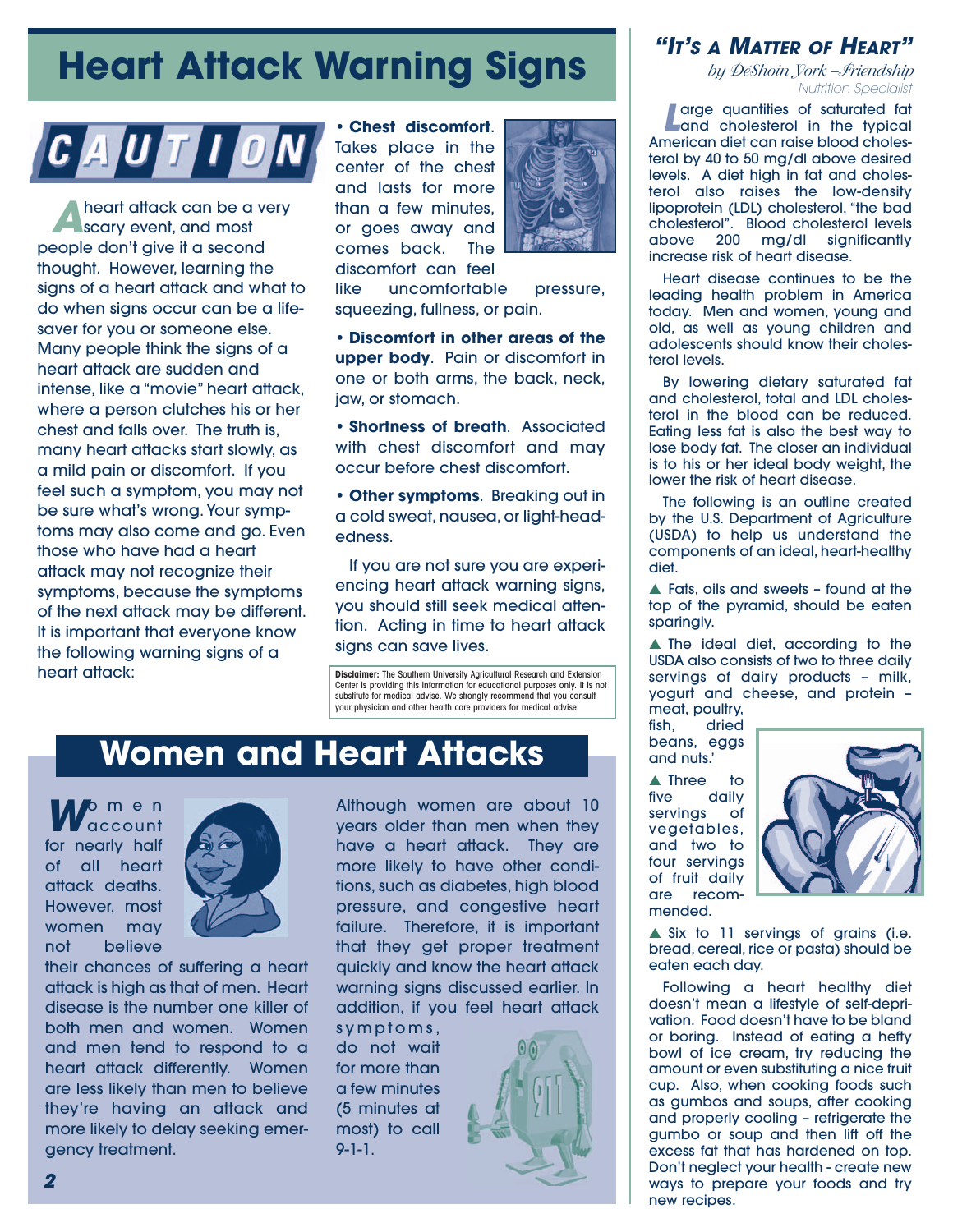# **Kick Butts Day 2003**

**Kick Butts Day, held on April 2,** 2003, is an annual initiative that encourages activism and leadership among elementary, middle and high school students. It's the day America's kids stand up to tobacco, and America's adults stand up for kids. Kick Butts Day rallies and events take place in every state, and several nations, showing that kids are powerful voices in the fight against tobacco. Scholastic, Inc. and many other partners assist by promoting the day and distributing materials to thousands of teachers and youth leaders.



Kids in Louisiana took center stage in the fight against tobacco on April 2nd as they joined thousands of young people nation-

wide for the eighth annual Kick Butts Day. "On Kick Butts Day, kids stand up against the tobacco companies, and it's important that elected officials across this country stand with them by supporting proven tobacco prevention measures," said Matthew L. Myers, President of the CAMPAIGN FOR TOBACCO-FREE KIDS,



which sponsors Kick Butts Day. "States that have increased cigarette taxes and funded comprehensive prevention programs have dramatically cut smoking among both kids and adults, saved lives by reducing lung cancer and heart disease, and saved millions of dollars in health care costs. Even in these difficult budget times, tobacco prevention is a good investment for Louisiana's kids and taxpayers."

In Louisiana, 25 percent of high school students smoke, and 12,600 kids become daily smokers every year. Smoking-caused health care costs Louisiana and its taxpayers \$1.15 billion a year.

Nationwide, the tobacco industry spends \$9.6 billion a year – \$26 million a day – marketing their deadly products, often in venues such as magazines and convenience stores that are effective at reaching kids.

On Kick Butts Day, Louisiana kids take their turns as leaders in the fight against tobacco.

References: Campaign For Tobacco-Free Kids http://kickbuttsday.org





### Youth Smoking Rates

Almost 90 percent of adults who have ever been regular smokers began smoking at or before 18.

The Centers for Disease Control and Prevention report smoking rates for students in grades 9-12 increased from 27.5 percent in 1991 to 34.8 percent in 1999.

If you or your organization would like to participate in Kick Butts Day activities or coordinate activities, please visit www.kickbuttsday.org for more information. Our lives depend on it.

For state-specific tobacco facts visit the Centers for Disease Control and Prevention's web site (www.cdc.gov/nccdphplosh/data.htm)